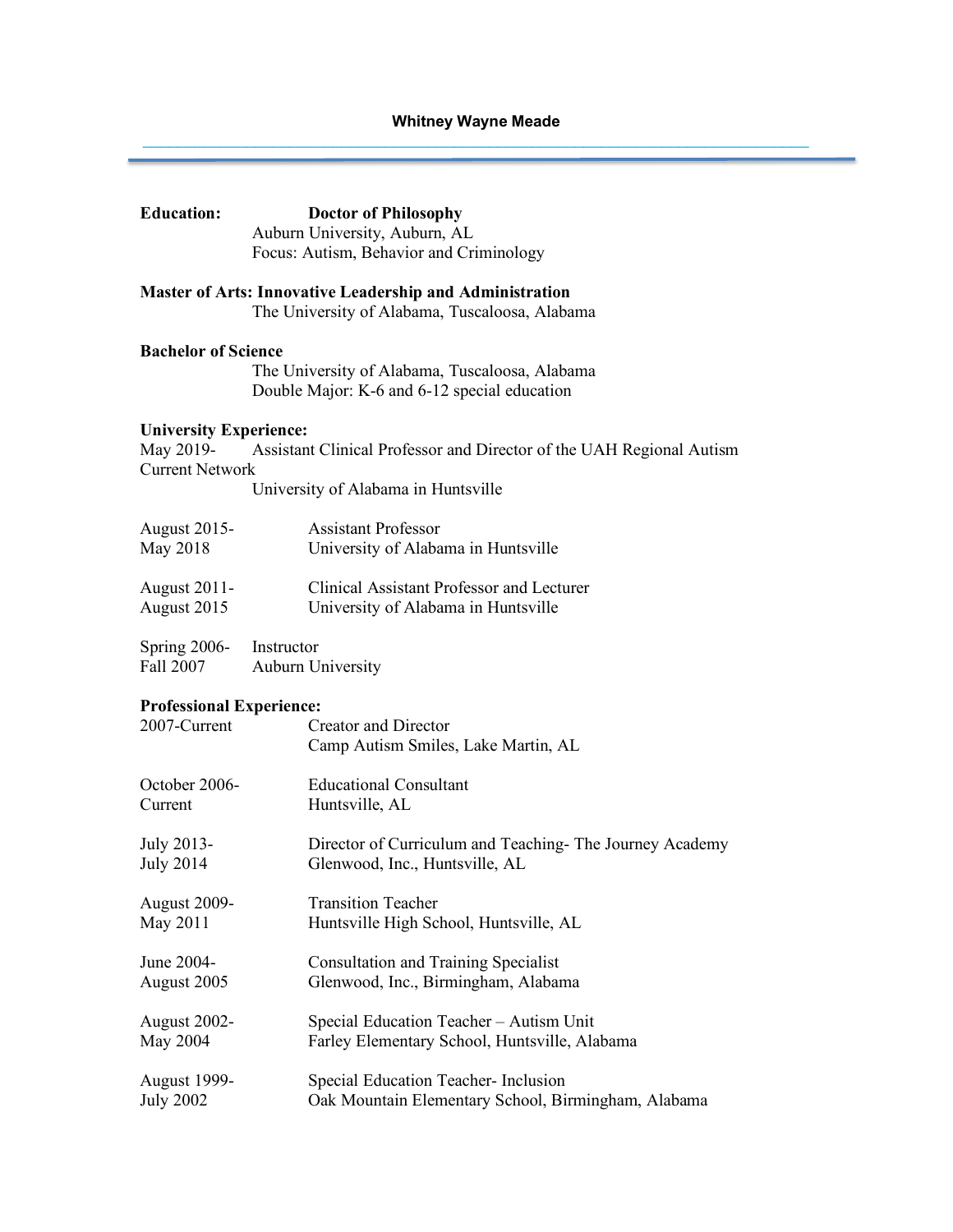## **Undergraduate University Courses Taught:**

- ED 309 Classroom and Behavior Management
- EDC 351 Behavior Analysis and Intervention
- EDC 321 Collaborative Consultation
- FYE 101 Charger Success
- EDC 302 Introduction to Low Incidence Populations
- EDC 301 Introduction to Special Populations
- ED 493 Elementary Internship

## **Graduate University Courses Taught:**

| ED 593         | Exceptional Child and Youth                                         |
|----------------|---------------------------------------------------------------------|
| <b>EDC 636</b> | Introduction to Students with Autism Spectrum Disorders             |
| <b>EDC 645</b> | Assessment and Behavioral Applications                              |
| $EDC$ 660      | Practical Applications of Visual Instructional Strategies           |
| ED 570         | Differentiated Instruction for Special Populations                  |
| <b>EDC 625</b> | Assistive Technology for Individuals with Autism Spectrum Disorders |

EDC 655 Collaboration and Transition Planning

## **International Presentations:**

**Handcuffs and Schools.** Council for Exceptional Children: Division on Autism and Developmental Disabilities: Maui, HI (January, 2019).

**Data Collection and Teaching: How to Make Objective and Legally Sound IEPs and BIPs.**  Council for Exceptional Children; Division on Autism and Developmental Disabilities: Clearwater Beach, FL (January 2018).

#### **National Presentations**

**Great Big Visual World: Incorporating Visual Strategies and Structure into Your Classroom.** National Association for the Education of Young Children: Atlanta, GA (November 2017)

**Sing a Song to Learn: Integrating Music in the Inclusive Preschool Classroom.** National Association for the Education of Young Children: Los Angeles, CA (November 2016).

**Law Enforcement and Disabilities: Are Officers Trained?** Council for Exceptional Children: Division of Behavior Disorders. New Orleans, LA (September, 2011).

**To Include or Not to Include: That is the Question.** National Council for Exceptional Children. Boston, MA (April, 2008).

**Basic Literacy Assessment and Pre Placement for Incarcerated Males**. The13th National Forum on Issues in Vocational Assessment. Auburn, AL, (April, 2007).

#### **Regional Presentations**

**Autism 101: How to Implement Visual Strategies in the Head Start Classroom.** Southern Regional Head Start In-service. (July 2019)

**Meade, W.,** Etzkorn, L., & Zhang, H. (March, 2018). The missing element: A discussion of autism spectrum disorders in computer science. Paper presented at the Southeast Section Conference of the American Society of Engineering Education, Daytona Beach, FL.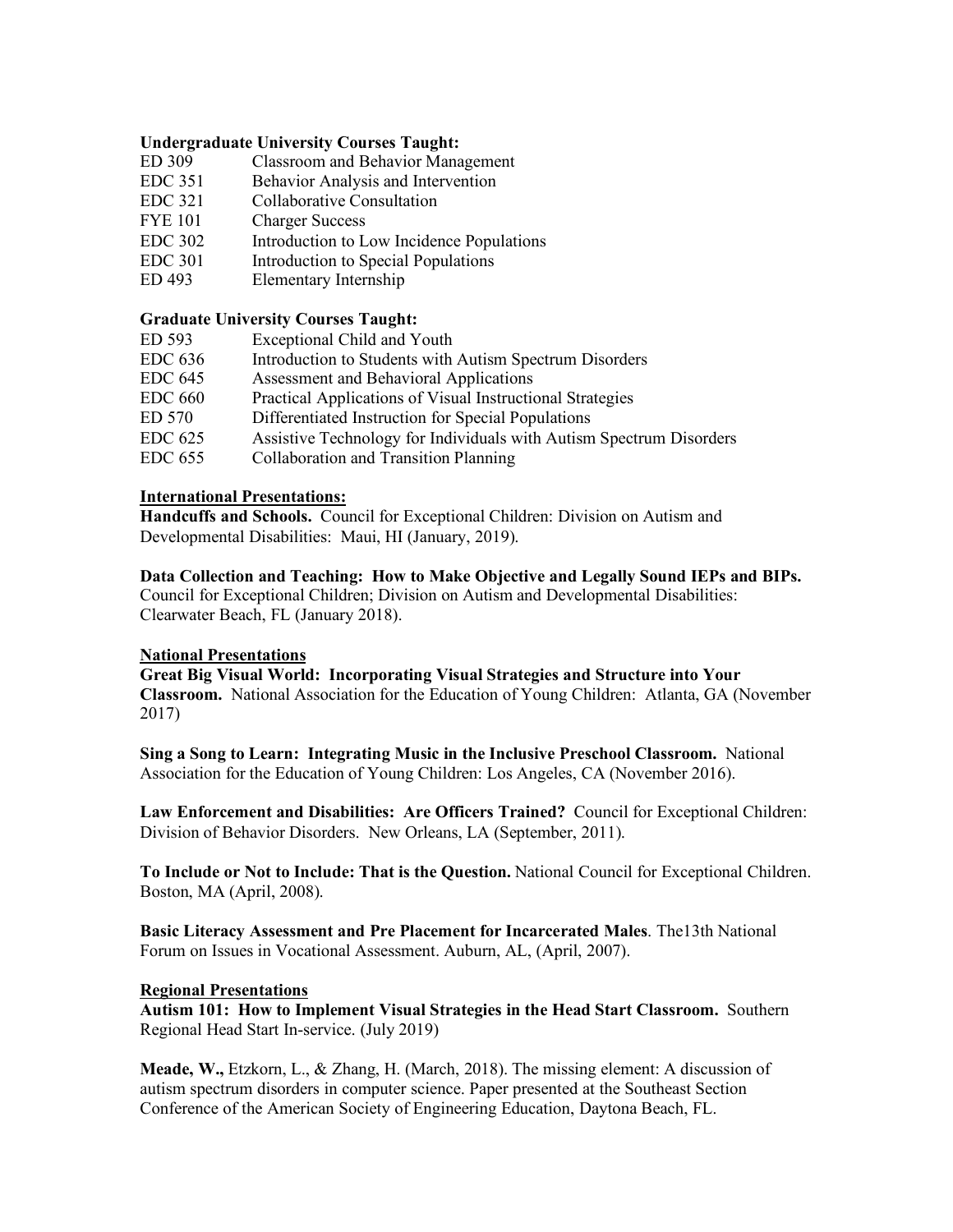#### **State Presentations**

**Understanding Data Collection and Your Child's IEP.** Unlocking the Mystery of Developmental Disorders: Birmingham, AL (November, 2019)

**Roaring Rockets: Sing a Song to Learn- Integrating Music and Technology into Circle Time.** Alabama Early Intervention and Preschool Conference: Huntsville, AL (October 2017).

**Roadmap to Transition.** Autism Matters Conference: Mobile, AL (May 2016).

**Preparing for High School and Transition**. Unlocking the Mystery: Montgomery, AL (May 2016).

**Writing Standards Based and Data Driven IEPs.** Alabama Mega Conference: Mobile, AL (July 2013).

**Transition.** Alabama Mega Conference: Mobile, AL (July 2013).

**Writing Successful Behavior Intervention Plans**. Alabama Mega Conference: Mobile, AL (July 2013).

**Visual Strategies for Students with ASD.** Alabama Federation Council for Exceptional Children. Birmingham, AL, (February, 2008).

**Sensory Integration for Students with ASD.** Alabama Federation Council for Exceptional Children. Birmingham, AL, (February, 2008).

**Delivering the Gift: The Right Worker for the Right Situation**. Alabama Transition Conference. Auburn, AL, (March 2007).

**Model for Effective Inclusion in a Standards-Based Movement.** Alabama Federation Council for Exceptional Children. Birmingham, AL, (February, 2007).

**I have a child with Autism. What now?** Alabama Mega Conference. Mobile, AL, (June, 2005).

**Raising a child with significant disabilities.** Panel presenter. PADS Conference, Birmingham, AL (1999)

# **Publications**

Meade, W.W. (2019). Handcuffs in schools: Do school resource officers fill a role in special education. *Journal of Cases in Educational Leadership*, 22(1), 73-82.

Meade, W., Etzkorn, L., & Zhang, H. (2018). The missing Element: A discussion of Autism Spectrum Disorders in computer science. American Society of Engineering Education-Southeastern Section Conference Paper.